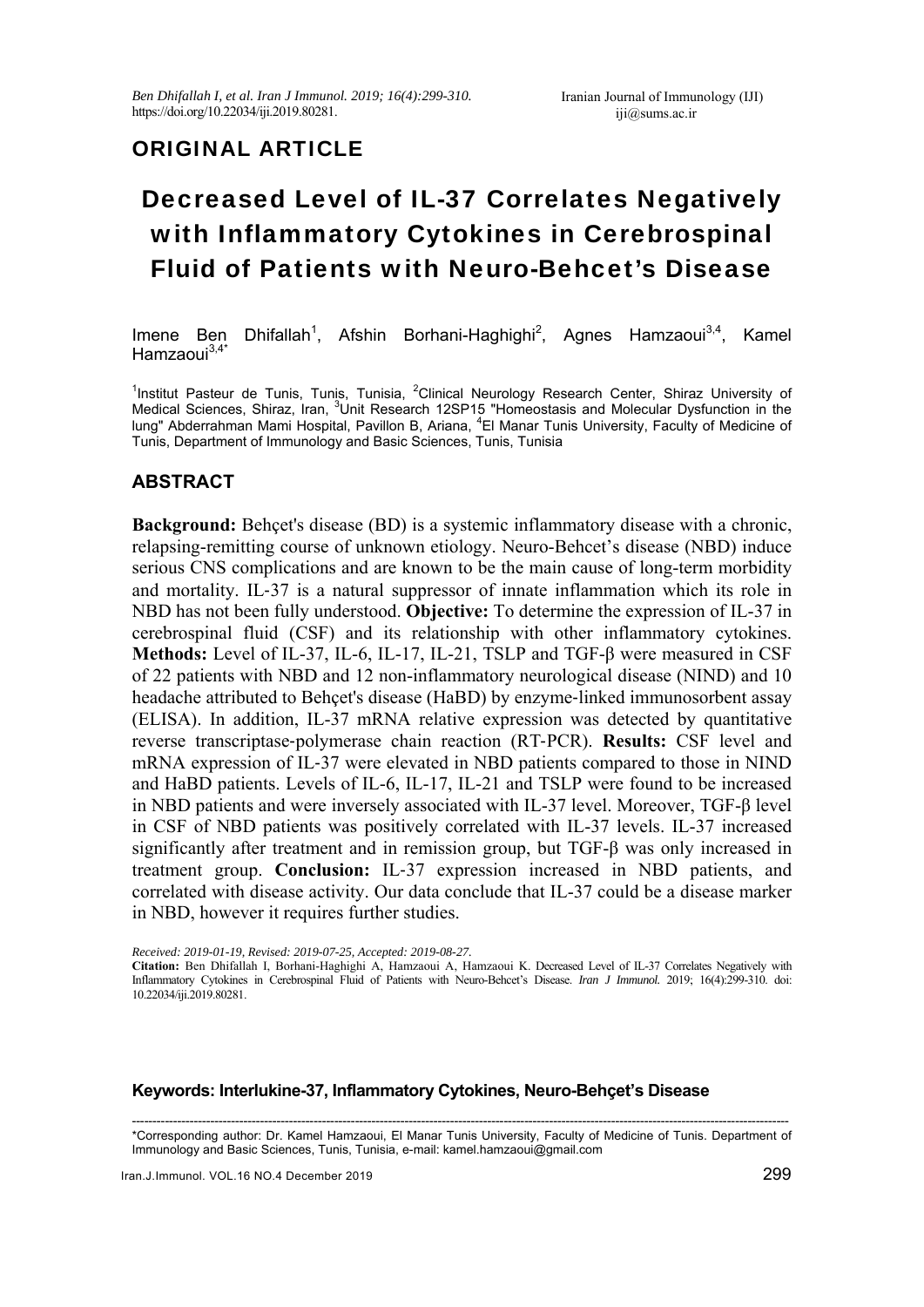#### **INTRODUCTION**

Behçet's disease is an inflammatory disorder of unknown cause, characterized by recurrent oral aphthous ulcers, genital ulcers, uveitis and skin lesions. Involvement of the central nervous system (CNS) and large vessels is less frequent, although it can be life-threatening. Neurological localisations in BD result in severe manifestations. Their frequency within BD patients ranges between 5% and 30% (1,2). CNS involvement is in the form of parenchymal NBD or non-parenchymal NBD (1,2). Innate and adaptive immunity are involved in NBD pathogenesis by releasing inflammatory cytokines in CSF (3-5). IL-6, IL-17 and IL-21 are responsible in part of immune dysregulation. The immunological imbalance favouring Th17 (IL-17) responses and suppressing regulatory T cells activity (Treg) driven by interleukin IL-21 secretion has been related with BD clinical activity. Immune cells in BD lesions produce high IL-6, IL-17, IL-9, IL-21 and IL-26 (6-8). Overall, recent and future advances in the knowledge of the pathogenesis of BD disease pave the way for the involvement of new mediators; we have recently reported the implication of IL-33 and TSLP in BD pathogenesis (9). TSLP and IL-33 are epithelium cytokines, TSLP acting through a dedicated receptor (TSLPR) (10). TSLP activates immature dendritic cells, leading to a high level of expression of CD80, CD86, and OX40L and chemokines production (11). Furthermore, TSLP enhances IL-33 expression (11). Current data points to the possible anti-inflammatory role of Interleukin-37 (IL-37) in BD, conducing to immune cell suppression (12,14).IL-37 is produced by various immune and resident cells (15). IL-37 forms a complex with (SMAD3), an important transcription factor in the TGF-β pathway, and is necessary for IL-37-driven responses. IL-37 suppresses innate and specific immune pathways (15,16), and is expressed in tissues to inhibit the eventual inflammatory response (17,18). TGF-β is a multifunctional cytokine that regulates development and repair of several cell types, including neurons (19). TGF-β favours IL-37 activity, enhancing its signals through ALK1 receptor complex binding, leading to activated pro-angiogenic responses (19). To distinguish the relationship between TGF-β and IL-37, we studied the expression of the latter in the CSF. The present research is the first to demonstrate that IL-37 is weakly expressed in NBD patients. We measured IL-37 protein and mRNA expression in the CSF of NBD patients, and its correlation with the inflammatory mediators (IL-6, IL-17, IL-21, TGF-β and TSLP) compared to age-matched patients suffering from NIND and HaBD.

#### **MATERIALS AND METHODS**

**Ethical Approval.** This investigation was performed at the Medicine University of Tunis (collaboration between the department of Immunology and Basic Science, Tunis; Tunisia and the Department of Neurology, Shiraz University of Medical Sciences, Shiraz, Iran). The working procedures conform to the ethical standards of the National Research Committee and the 1964 Helsinki Declaration. The work was approved by the ethical committee of the review board of Tunis Medicine University and the medical staff of the Institute of Neurology "Mongi Ben Hamida" (Tunis, Tunisia). Informed consent was obtained from all participants.

**Patients.** Twenty-two patients with NBD were enrolled from the Neurological institute. Twelve patients with NIND and 10 HaBD patients undergoing routine diagnostic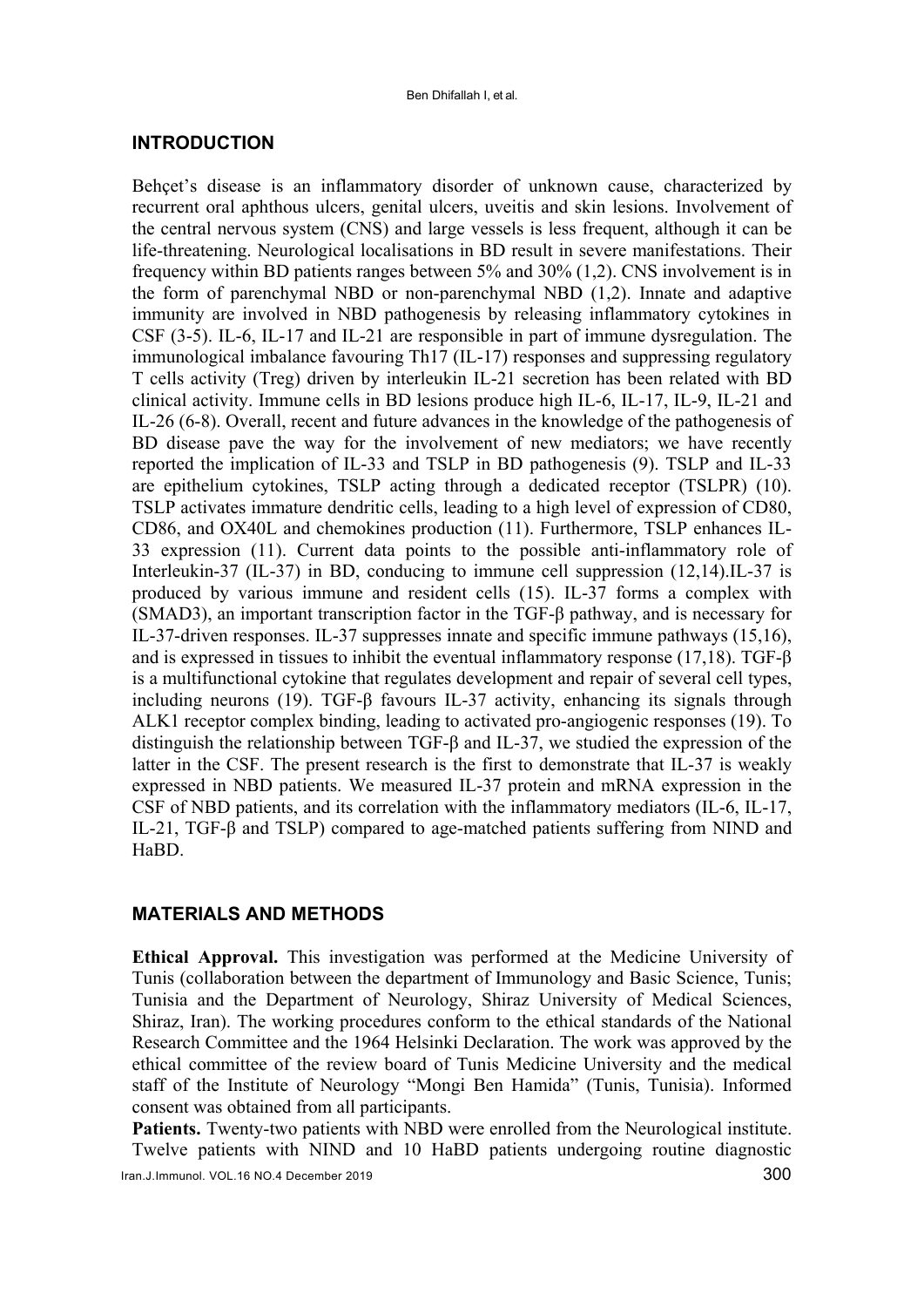lumbar puncture acted as control diseases provided from the same neurological institute. NBD diagnosis was achieved according to the criteria established by the International Study Group for BD (ICBD criteria) (20). NBD patients' and CSF characteristics are described in Table 1. The treatment modalities consisted of azathioprine or methotrexate and corticosteroids as the first-line treatment.

| (NBD). |  |                          |  | Table 1. Clinical features of 22 Parenchymal Neuro-Behçet's Disease patients |  |  |
|--------|--|--------------------------|--|------------------------------------------------------------------------------|--|--|
|        |  | <b>Clinical Features</b> |  |                                                                              |  |  |

| <b>Clinical Features</b>        |                 |  |  |
|---------------------------------|-----------------|--|--|
| Gender                          | Males           |  |  |
| Age (years, Min - Max))         | $42.7(32 - 48)$ |  |  |
| <b>Systemic involvements</b>    | $n$ (%)         |  |  |
| Oral ulcer                      | 22 (100%)       |  |  |
| <b>Genital ulcer</b>            | 22 (100%)       |  |  |
| <b>Pseudofolliculitis</b>       | 12 (54.4%)      |  |  |
| <b>Positive pathergy test</b>   | 16(72.7%)       |  |  |
| <b>Erythemanodosum</b>          | 10 (45.4)       |  |  |
| Articular symptoms              | 12 (54.4%)      |  |  |
| Ocular involvement              | 10 (45.4%)      |  |  |
| <b>Neurological involvement</b> | 18 (81.8)       |  |  |
| Vascular involvement            | 14 63.6%)       |  |  |
| <b>Arterial aneurysms</b>       | 13(59%)         |  |  |
| <b>Arterial thrombosis</b>      | 7 (31.8%)       |  |  |

For certain patients with high-risk, intravenous cyclophosphamide and corticosteroids are administered with or without immuno-suppressants. Anticoagulation was associated in case of cerebral vein thrombosis. Following 10 months of treatment, 10 patients lost most of their symptoms and were considered in the remission phase; IL-37 level was measured during both phases of the disease. The first control group was composed of 10 patients with HaBD. The mean age was  $(32.7 \pm 6.8 \text{ years})$ ; range: 27-39). This type of headache should neither be accompanied by any focal or diffuse neurological signs or magnetic resonance imaging (MRI) findings nor fulfilling the HIS criteria for primary headaches (21). The second control group included12 patients suffering from NIND (8 patients with dementia and 4 patients with stroke; mean age:  $42.6 \pm 3.5$  years; range: 26-42).

**Biological Findings.** C-reactive protein (CRP) was measured by ELISA (CRP highsensitive ELISA, IBL International, Germany) according to the manufacturer's instructions. Erythrocyte sedimentation rate (ESR) was studied with the Westergren methods. These parameters were collected from patients' medical records at the time of admission. ESR mm/h:  $(32.27 \pm 29.69)$ ; CRP mg/mL:  $(7.32 \pm 3.58)$ .

**CSF-Mononuclear cells (CSF-MNC).** CSF was stored at 4°C immediately after lumbar puncture. CSF was collected in pyrogen-free polypropylene tubes (Falcon, BD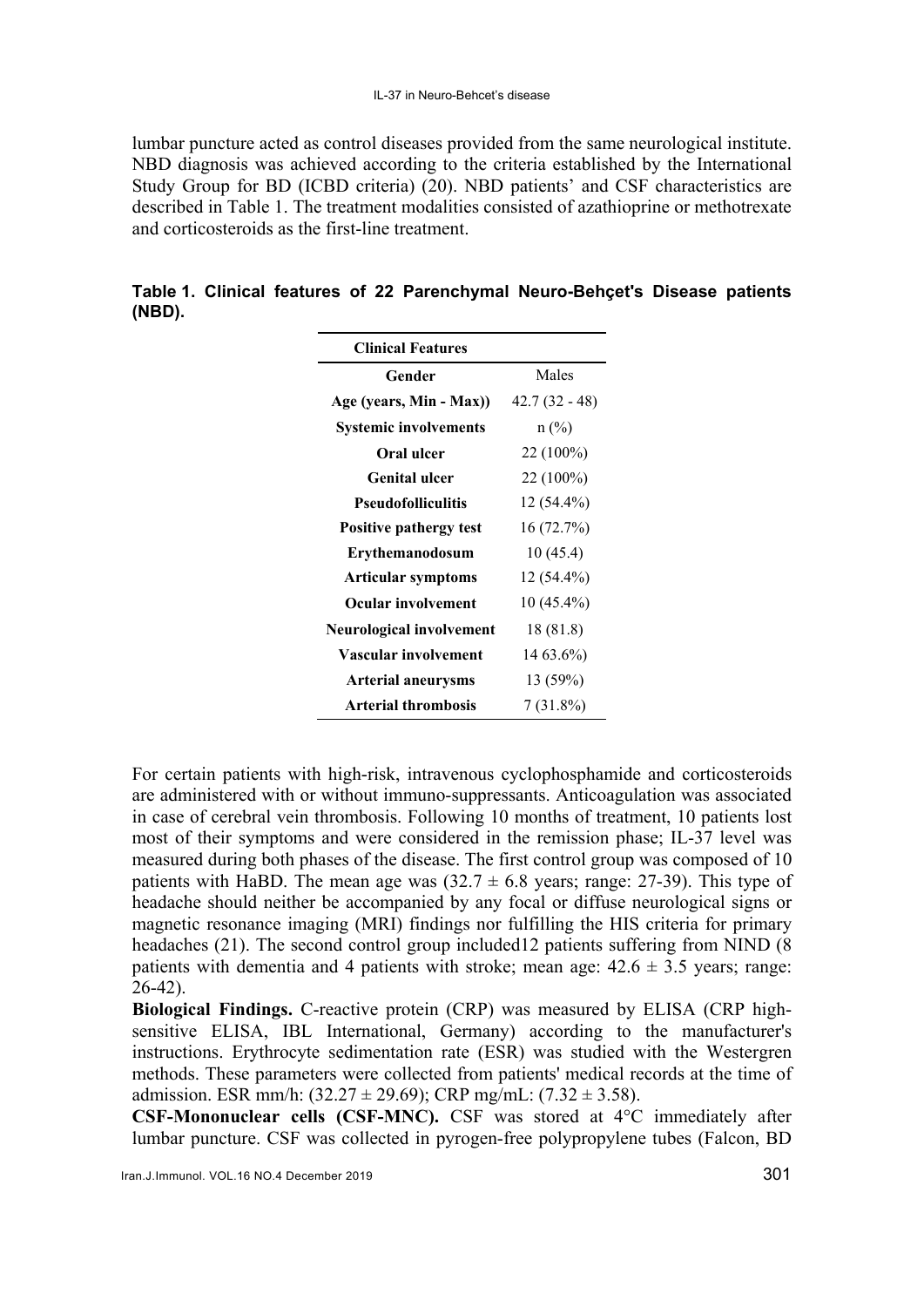Biosciences, Heidelberg, Germany). CSF immune cells were centrifuges at 2000 g during 10 minutes at 4°C) and were kept at -80°C until the time of the investigation. CSF-MNCs were kept in RPMI 1640 medium added to 10% foetal bovine serum and 1% antibiotics.

**Enzyme-linked immunosorbent assay (ELISA**)**.** Human and mouse cytokine levels were measured by ELISA, according to the manufacturer's instructions as described previously (9). CSF IL-37 was measured following the manufacturer's instructions (human IL-37 ELISA, AdipoGen). The detected range of IL-37 was 0.016 to 1 ng/ml and sensitivity was 10 pg/ml. The protein levels of the IL-6, IL-17, IL-21 and TSLP in the CSF samples were measured according to the manufacturer's instructions. Each sample was tested in duplicate. The assay range of IL-6 (R&D Systems, Minneapolis, MN, USA) was 0.2 - 10 pg/ml and sensitivity was 0.11 pg/ml. The sensitivity for detecting IL-17 (Quantikine ELISA kits (eBioscience) was 15 pg/ml. Assay Range was 31.2 - 2,000 pg/ml. TGF-β1 (Quantikine ELISA Kit SB100B; R&D Systems, Inc., MN, USA). Sensitivity was 15.4 pg/ml and the assay range was 31.2-2,000 pg/ml. IL-21 (Thermo FisherScientific; Catalog  $\#$  88-8218-76) has an analytical sensitivity of 8 pg/ml and an assay range of 8-1,000 pg/ml. TSLP ELISA Kit (Creative-diagnostics ;CKERS-TSLP-156H) has a detection range: 7.8-500 pg/ml. The minimum detectable dose of TSLP was 2 pg/ml.

**RNA extraction and RT-PCR.** RNA samples were extracted by TRIzol reagent (Invitrogen), according to the manufacturer's instructions. cDNA was prepared using the iScriptc DNA Synthesis Kit (Bio-Rad). The primer sequences were as follows: for IL-37, sense: 5′-CTCCTGGGGGTCTCTAAAGG-3′and 5′- TACAATTGCAGGAGGTGCAG-3′(reverse); β-actin, 5′-CCTGACTGACTA CCTCATG AAG-3′ and anti -sense: 5′-GACGTA GCACAG CTTCTCCT TA-3'. Realtime PCR amplification reactions were prepared with the SYBR Green PCR Kit (Bio-Rad) and performed using the ABI 7500 Fast Real-Time PCR System (Applied Biosystems). PCR products were verified by melting curve analysis. Relative expression levels of target genes were calculated by normalization to b-actin values using the  $2^{-\Delta\Delta ct}$ method.

**Statistical Analysis.** Results were expressed as mean + SD and were assessed by the Mann Whitney test. Correlations between different variables were analyzed using Spearman's rank correlation. p-value<0.05 was considered significant.

## **RESULTS**

## **Expression of IL-37 in Neuro-Behcet's disease.**

We compared IL-37 mRNA levels in CSF obtained from 22 NBD, 12 NIND and 10 HaBD patients measured by RT-PCR. IL-37 mRNA in NBD patients was significantly reduced compared to controls (NIND: p<0.0001; HaBD: p<0.0001) (Figure 1A). The CSF results of IL-37 level in NBD patients were in concordance with mRNA data (Figure 1B). Indeed, IL-37 level in active NBD patients was lower  $(33.36 \pm 5.06 \text{ pg/ml})$ than NIND (40.91  $\pm$  4.85 pg/ml; p=0.0002) and HaBD patients (40.20  $\pm$  6.61 pg/ml; p=0.0031). No differences were observed between NIND and HaBD cases (p=0.772).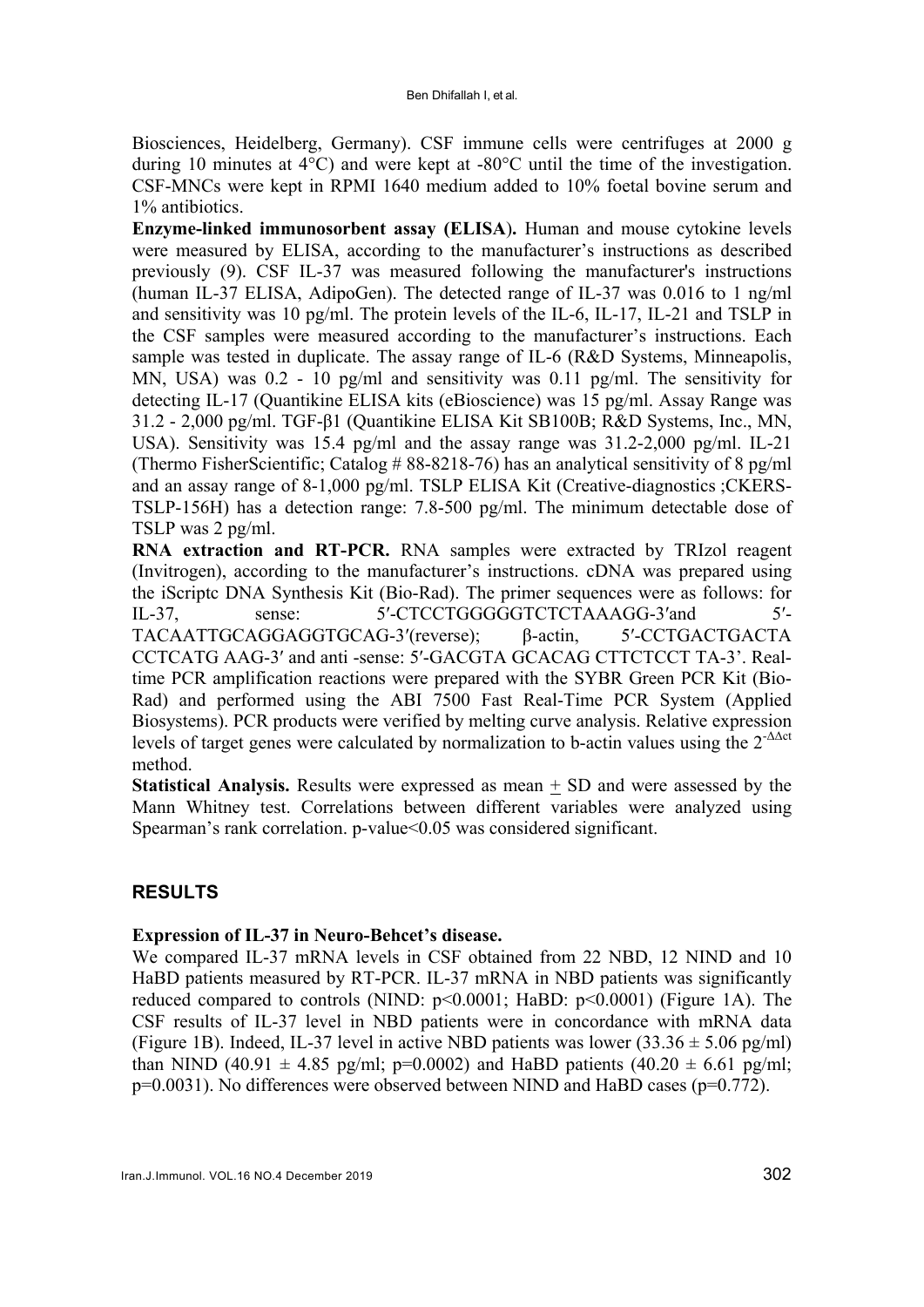

**Figure 1. IL-37 expression Neuro-Behçet disease.** [A]: Expression of interleukin-37 mRNA in cerebrospinal mononuclear cells (CSF-MNCs) from NBD compared to NIND and HaBD. Results are depicted as box plots, with median values,  $25<sup>th</sup>$  and  $75<sup>th</sup>$  quartile and the range of values. [B]: CSF levels of IL-37 and control diseases.

#### **Correlation of IL-37 with IL-6, IL-17, IL-21, TSLP and TGF-β in CSF.**

To identify perturbations in cytokines homeostasis, we analysed inflammatory cytokines IL-6, IL-17, IL-21 and TSLP in CSF obtained from NBD patients and their eventual correlations with IL-37. As shown in Table 2, NBD patients expressed higher levels of inflammatory cytokines than patients suffering from NIND and HaBD. IL-6 and IL-17 were expressed highly in NBD patients (IL-6:  $49.27 \pm 11.31$  pg/ml; IL-17:  $25.27 \pm 8.40$ pg/ml) compared to NIND (IL-6:  $33.50 \pm 4.20$  pg/ml, p=0.0001; IL-17:  $16.93 \pm 5.17$ pg/ml, p=0.0038) and HaBD (IL-6:  $31.40 \pm 5.81$  pg/ml, p=0.0001; IL-17:  $10.70 \pm 2.31$ pg/ml, p=0.0008) patients. IL-21, produced mainly by Th-17 cells exhibited also significant increase in NBD patients ( $12.52 \pm 3.73$  pg/ml) as compared to NIND patients  $(9.58 \pm 1.6 \text{ pg/ml}, \text{p=0.0036})$  and HaBD patients  $(8.34 \pm 1.88 \text{ pg/ml},$  $p=0.0031$ ). The concentration of TSLP remains slightly increased (45.36  $\pm$  13.58 pg/ml) in the NBD compared to the NIND (33.58  $\pm$  6.72 pg/ml; p=0.036) and HaBD (36.30  $\pm$ 4.27 pg/ml, p=0.044) patients. IL-37 was negatively correlated with the tested cytokines (IL-6, IL-17, IL-21 and TSLP) (Figure 2).



**Figure 2. IL-6, IL-17, IL-21 and TSLP levels correlated to IL-37 expression in cerebrospinal fluid (CSF) from Neuro-BD patients.** A negative correlation between the concentrations of CSF inflammatory cytokines and IL-37 were observed. The Coefficient of correlation (r) and p- values were determined using Spearman's correlation coefficient.

Iran.J.Immunol. VOL.16 NO.4 December 2019 303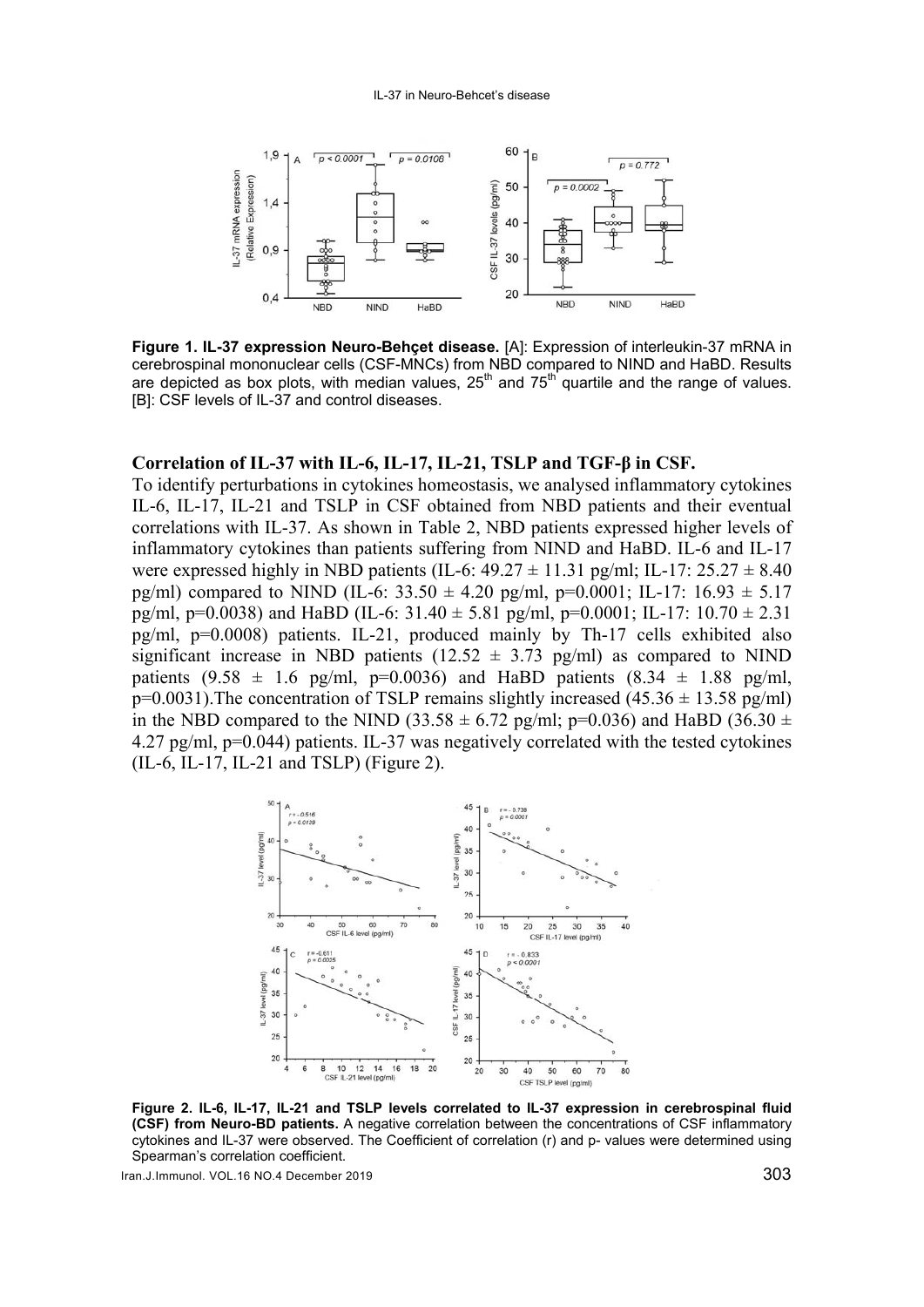| pg/ml       | <b>Neuro-BD</b>   | <b>NIND</b>          | <b>HaBD</b>                |
|-------------|-------------------|----------------------|----------------------------|
| $II - 37$   | $33.36 \pm 5.06$  | $40.91 \pm 4.85$     | $40.20 \pm 6.61$           |
|             |                   | $p=0.0002^{\dagger}$ | $p=0.0031$ <sup>††</sup>   |
| $II - 6$    | $49.27 \pm 11.31$ | $33.50 \pm 4.20$     | $31.40 \pm 5.81$           |
|             |                   | $p=0.0001^{\dagger}$ | $p=0.0001$ <sup>††</sup>   |
| $II - 17$   | $25.27 \pm 8.40$  | $16.93 + 5.17$       | $10.70 \pm 2.31$           |
|             |                   | $p=0.0038^{\dagger}$ | $p=0.008^{\dagger\dagger}$ |
| $II - 21$   | $12.52 \pm 3.73$  | $9.58 \pm 1.6$       | $8.34 \pm 1.88$            |
|             |                   | $p=0.0126^{\dagger}$ | $p=0.031$ <sup>††</sup>    |
| <b>TSLP</b> | $45.36 \pm 13.58$ | $33.58 \pm 6.72$     | $36.30 \pm 4.27$           |
|             |                   | $p=0.0084$           | $p=0.049^{\dagger\dagger}$ |
| $TGF-\beta$ | $49.36 \pm 9.53$  | $86.66 \pm 13.03$    | $85.60 \pm 10.0$           |
|             |                   | $p=0.0001^{\dagger}$ | $p=0.0001$ <sup>††</sup>   |

**Table 2.** Cytokines expression in the Cerebrospinal fluids from patients with Neuro-Behcet's disease compared to NIND and HaBD patients.

 $($ <sup>tt</sup>): Statistical comparison between NBD and NIND patients and  $($ <sup>tt</sup>) between NBD and HaBD patients.

TGF-β level was significantly decreased in NBD (49.36  $\pm$  9.53 pg/ml) patients compared to NIND (86.66  $\pm$  13, 03 pg/ml; p=0.0001) and HaBD (85.60  $\pm$  10.0 pg/ml; p=0.0001) (Figure 3A). In NBD-CSF the low levels of TGF-β1 were significantly correlated to the reduced levels of IL-37 ( $r=0.767$ ;  $p<0.0001$ ) (Figure 3B). Analysis of the eventual association between cytokine concentrations and clinical parameters revealed no correlation. This might suggest that this inflammatory process is independent of this or that clinical manifestation. It is the result of an immune manifestation that could lead to a phase of remission of the disease with disappearance of clinical manifestations. This could be demonstrated following the study of patients during the active and remission phases.



**Figure 3. TGF-β expression in cerebrospinal fluid (CSF) levels in NBD and its correlation with IL-37.** A positive correlation between the concentrations of CSF TGF-β and IL-37 was observed. The Coefficient of correlation and p-values were determined using Spearman's correlation coefficient.

#### **Expression of IL-37 before and after treatment.**

Iran.J.Immunol. VOL.16 NO.4 December 2019 304 Ten active NBD patients were treated and considered in the remission stage as reported in method section. CSF was tested for IL-37, IL-6, IL-17 and TSLP levels. IL-37 levels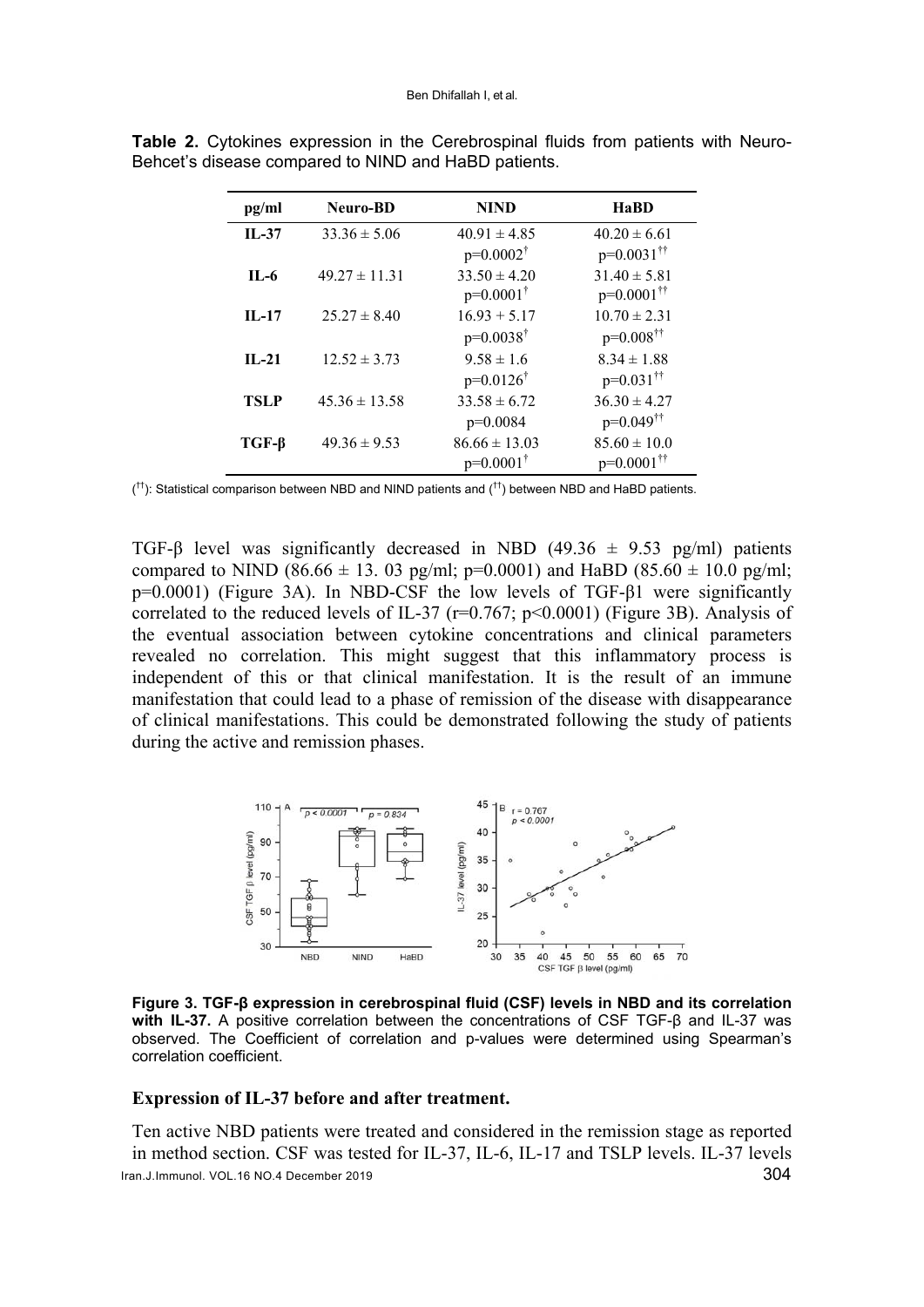#### IL-37 in Neuro-Behcet's disease

increased significantly (p=0.0002) (Figure 4A). Inflammatory mediators IL-6 and IL-17 were significantly reduced ( $p=0.001$ ;  $p=0.0183$ ) whereas no change was observed in TSLP (p=0.098) (Figure 4B, 4C, 4D).



**Figure 4. Cerebrospinal fluid IL-37 expression in Neuro-Behcet's disease before and after treatment.** IL-37 and inflammatory cytokines were measured during active and remission stages. Treatment duration varies from 7 to 12 months. Significant differences were observed between the beginning and the end of the treatments. Statistical comparisons between the groups we remade using the Mann-Whitney *U* test.

The increased IL-37 level induces a relative regression of IL-6, IL-17 but does not seem to have any effect on the TSLP (Figure 4C; 4D, 4E). The increase in IL-37 following treatment demonstrates the effectiveness of treatment on the modulation of inflammatory mediators.

## **DISCUSSION**

IL-37 was shown to be involved in immune disease as an anti-inflammatory cytokine and a regulator of both innate and acquired immune responses (15). Considering the inflammatory status in NBD, we found that both IL‐37 levels and its mRNA expression in CSF were dramatically low in NBD patients compared to NIND and HaBD. A concomitant increase in CSF of IL-6, IL-17, IL-21 and TSLP levels was found in NBD patients. In contrast, TGF-β was significantly decreased in NBD. IL-37 protein was negatively associated with IL-6, IL-17, IL-21 and TSLP inflammatory cytokines. However, the attempt to find a possible correlation between inflammatory and suppressive cytokines and clinical parameters in NBD was vein. More importantly, we show for the first time, to our knowledge, that IL-37 increased markedly in remission stage compared to the active NBD stage. The recovery of the balance of homeostasis by suppression of IL-6, IL-17, IL-21 and TSLP is essentially conditioned by medical treatments inducing a rebalancing of the immune system with a regression of inflammatory mediators. In BD, recent works reported either a decrease or normal values of IL-37 levels in the peripheral circulation to those observed in healthy subjects (4,8,12-13,22-23), but until now, no data were reported about IL-37 levels in the central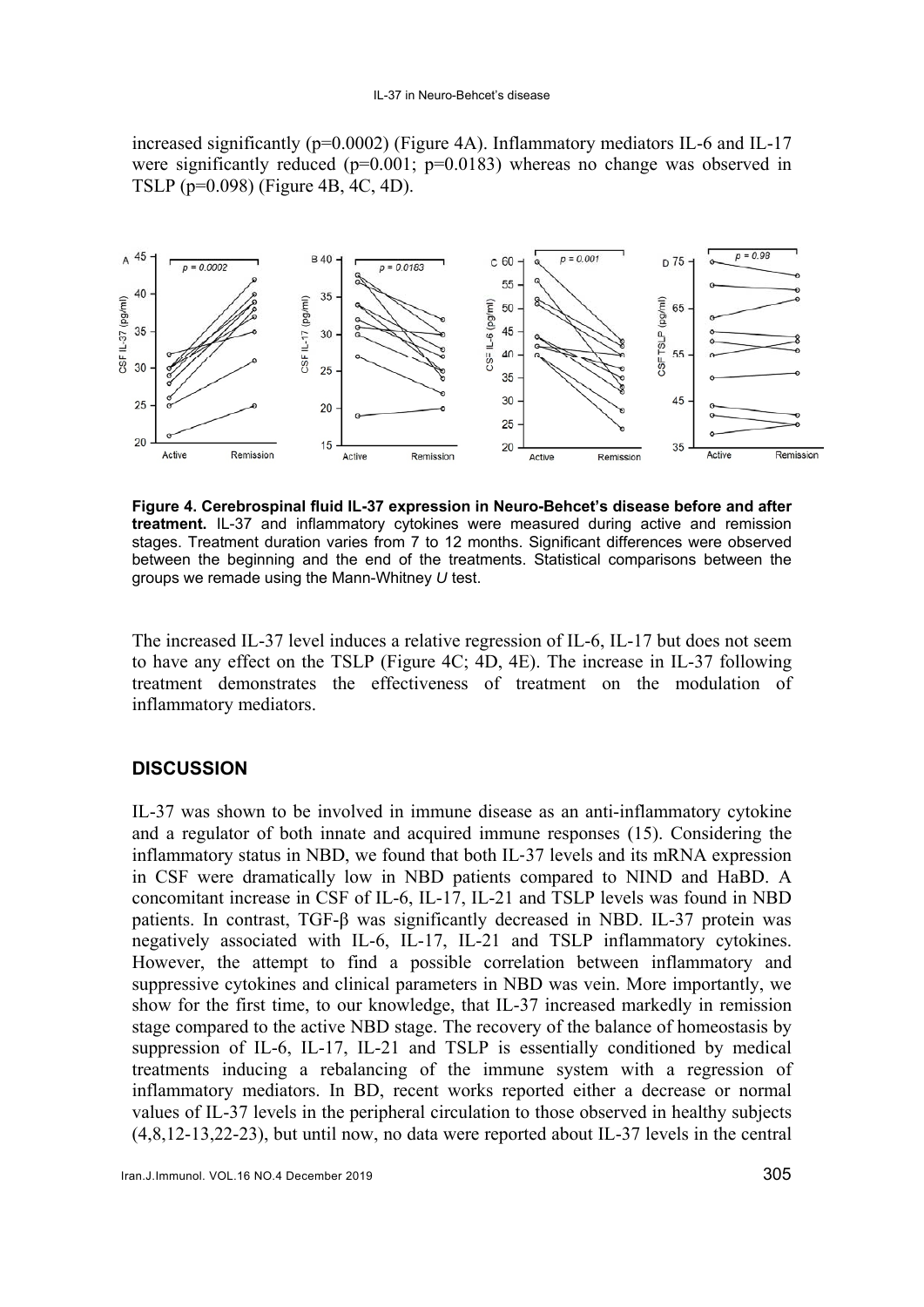nervous system on BD. Özgüçlü *et al.* (12) reported that IL-37 levels evaluated in Turkish patients were similar in BD and HC groups. They indicated that IL-37 level was positively associated with BD having mucocutaneous manifestations. Tan *et al.* (22) reported that IL-37 and IL-18RAP gene polymorphisms were associated with BD and there was a significant difference between BD cases and healthy controls for two SNPs (rs2058660 and rs3811047) in two genes (IL-18Rap and IL-37). In accordance with our results, Ye *et al.* (23) indicated that both IL-37 mRNA level and protein expression were significantly decreased in PBMCs from active BD patients compared to normal controls. They showed that the stimulation of dendritic cells (DCs) with rIL-37, inhibited remarkably Th17 and Th1 cell responses as compared to control DCs. Ye *et al.* concluded that the decreased IL-37 expression in active BD patients may trigger the production of pro-inflammatory cytokines in association with Th1 and Th17 cells. Through these different reports, notable differences are observed that could be due to differences in the ethnicity of studied populations. BD is related to more than one pathogenic pathway triggered by different environmental factors such as infectious agents in genetically predisposed subjects. Our present findings suggest the occurrence of a specific CSF inflammatory environment in NDB compared to disease controls. The inverse correlation observed between inflammatory cytokines and IL-37 probably indicated an intense immune dysregulation in the CNS, with the anti-inflammatory IL-37 tending to turn the corner to establish a balance. To the best of our knowledge, the monitoring of NBD disease activity is traditionally based exclusively on clinical observations and laboratory values, IL-37 could be considered as a supplement to NBD diagnosis. Therefore, our data suggest that the inflammatory response observed in the CSF could induce the upregulation of IL-37, thus exerting its immunosuppressive role. An interesting question that emerges from these findings is "What is the cellular source of IL-37 in the CNS". Extensive investigations are needed to detect whether cells in the nervous system could produce IL-37. However, considering the crucial role of T cell hypersensitivity to different types of antigens in BD pathogenesis, great number of CD3<sup>+</sup> CD4+ memory T cells accumulates in BD inflammatory sites and in CSF (24-25) and may be involved in the activation of the immune system during inflammation (26- 27). Recent data indicates that IL-37 is predominantly detected in  $CD3^+$  CD4<sup>+</sup>T cells, from patients with Rheumatoid Arthritis (28). These data probably reflect the fact that in BD, CSF - activated immune cells,  $CD3^{\dagger}CD4^{\dagger}$  T cells are the mostly like source of IL-37. Therefore, IL-37 - mediated anti-inflammatory effects could be mediated by  $CD4^+$  T cells. The expression of inflammatory cytokines and IL-37 during the active and inactive phases of NBD was necessary to determine the expression of all these actors of immunity and to be able to show a recovery of homeostasis during the remission of the disease. The increased IL-6 level in CSF of NBD patients was reported by Hirohata *et al.* (29) suggesting that it may induce neurons apoptosis. IL-6 is very potent at inducing IL-17 secretion from memory CD4<sup>+</sup> T cells and driving Th17 cell differentiation (30,31). Th17 cells and their signature cytokine IL-17 are involved in the development, as well as the progression of NBD. The increased IL-17 expression in serum and in CSF from patients with BD was clearly demonstrated (32-33). IL-21 was implicated in neutrophils and monocytes chemotaxis to CSF through the blood brain barrier, in several autoimmune diseases (34). Of note, neutrophils and IL-21 play a pivotal role in BD inflammation (34-35). TSLP and at the same level IL-33 are epithelial cytokine, they have inflammatory role in BD (8,36-37). Recent data suggested an inflammatory role of IL-33 in NBD contributing to CNS activation of cellular immunity and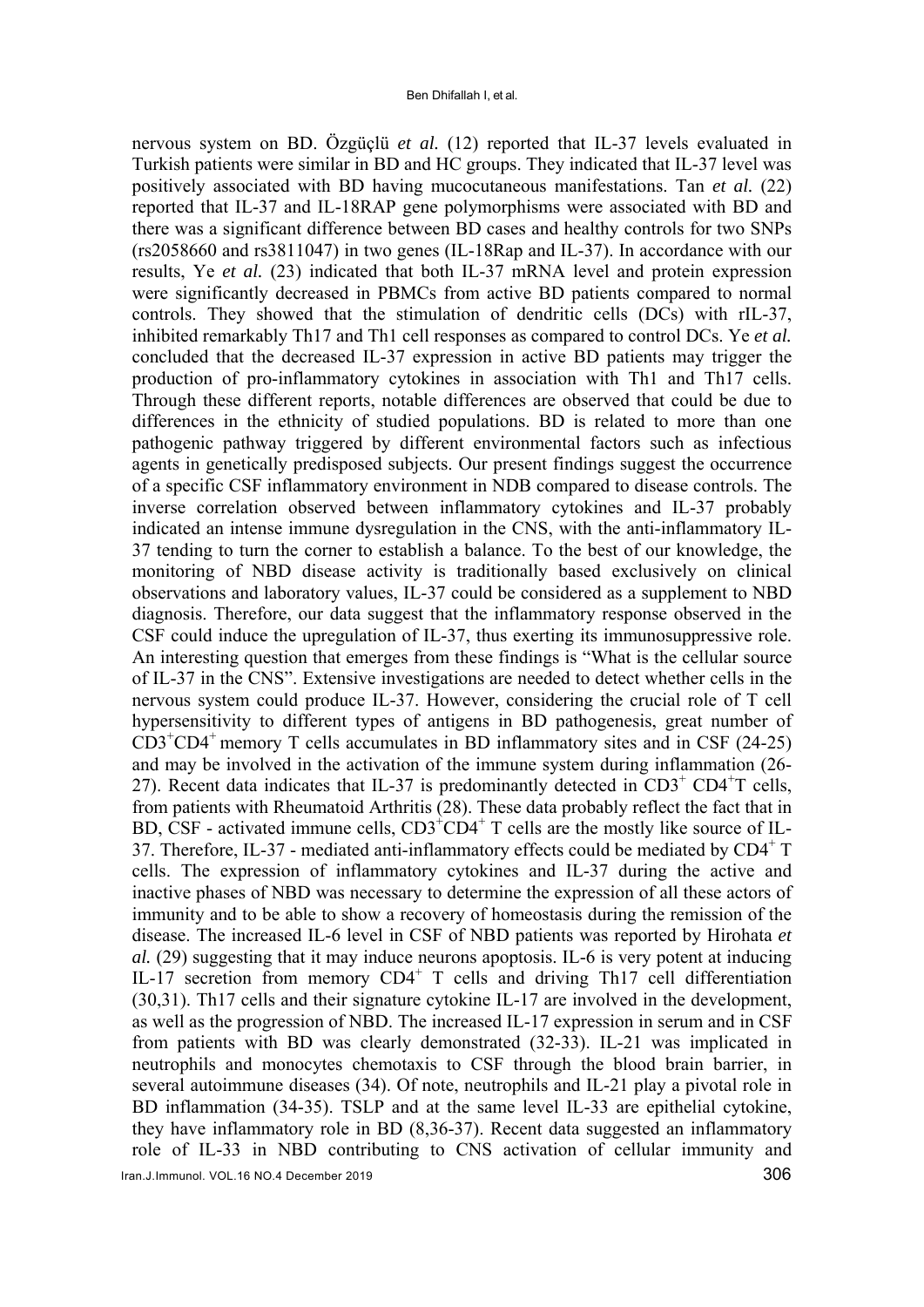enhancing signalling processes that mediate neurons and oligodendrocytes injury (36). TSLP plays an important role in T-lymphocyte maturation and activation. This cytokine is positioned between CD4<sup>+</sup> T lymphocytes and resident cells as a response to in situ aggression against the latter. Kitic *et al.* reported that TSLP was produced in the spinal cord by astrocytes and in the CNS by choroid plexus epithelial cells (38). The precise role of TSLP in NBD or in human CNS is yet to be known, and only very few studies have been published assessing a definitive role to TSLP-Th17-driven autoimmune diseases (38). In our results, the fact that TSLP is inversely correlated with IL-37 suggests that TSLP production by the resident cells was as a result of the inflammation. We suggest that TSLP may have an inflammatory role given its high secretion as good as IL-17, IL-6 and IL-21. Current information suggests that the expression of several inflammatory cytokines, essential to experimental autoimmune encephalomyelitis (EAE) and multiple sclerosis pathways, is impaired when TSLP is missing (39). We reported a significant positive correlation between TGF-β and IL-37. Masuda *et al.* (40) reported values of TGF-β in normal controls which were similar to values observed in the present data regarding in HaBD and NIND patients. TGF-β acts both as a growthinhibiting and growth-promoting factor, the former aspect being often more important than the latter (41). The major role of TGF-β in the immune system is to control the severe aspects of inflammation, T and B cell differentiation and activation (42). TGF-β could affect differentiation of CD4<sup>+</sup>T cells; hence produce more IL-17 (43-44). During BD activity, our results indicated that the low IL-37 level has little suppressive effect on IL-17, IL-6, IL-21 and TSLP secretion. It is likely that the immunosuppressive effect of IL-37 on inflammatory state is weak. Actually, recent evidence suggests that IL-37 significantly suppressed Ag-specific adaptive immunity through the induction of tolerogenic DCs and the promotion of IL-10 expression on DCs (42). Similarly, the presence of IL-37 markedly inhibited DC function and Th17 cell differentiation - related cytokine production (e.g. IL-6 and IL-21) (14). Notably, DCs are the main APCs mediating Th17 responses by secreting anti-inflammatory or proinflammatory cytokines, such as IL-6, TGF-β, and IL-10 (43). These results indicate that IL-37 is capable of regulating DC function and phenotype directly or indirectly and thereby, inhibiting inflammatory responses. In BD a malfunction of dendritic cells (DC) was suggested (34,44). DCs stimulated with rIL-37 showed a decreased expression of IL-6, IL-1β and TNF-α, and a higher production of IL-27. rIL-37 significantly inhibited the production of ROS by DCs and reduced the activation of ERK1/2, JNK and P38 MAPK in DCs. rIL-37-treated DCs remarkably inhibited Th17 and Th1 cell responses as compared to control DCs (23). The increased IL-37 production during the BD remission phase limited the intensity of inflammation by suppressing the IL-17, IL-6, IL-21 and TSLP cytokines response. Although the molecular mechanism of IL-37 in autoimmune/inflammatory disease remains unknown, recent studies showed that IL-37 acts as an extracellular cytokine by binding IL-18R and IL-1R8 for its antiinflammatory properties (45). In addition, IL-37 fails to inhibit IL-17–triggering cytokine (IL-1-β and IL-6) production and the MAPK signalling pathway in DCs from IL-1R8–deficient mice (45). A recent study showed that IL-17 expression was dramatically enhanced in IL-1R8–deficient mice (46). Nevertheless, further investigations and manipulations of IL-37 signalling may improve therapeutic options for BD as well as in autoimmune/inflammatory diseases. The IL-37 anti-inflammatory activity was not as powerful and effective as reported by works concerning other pathologies. In the BD remission stage following treatment IL-37 increased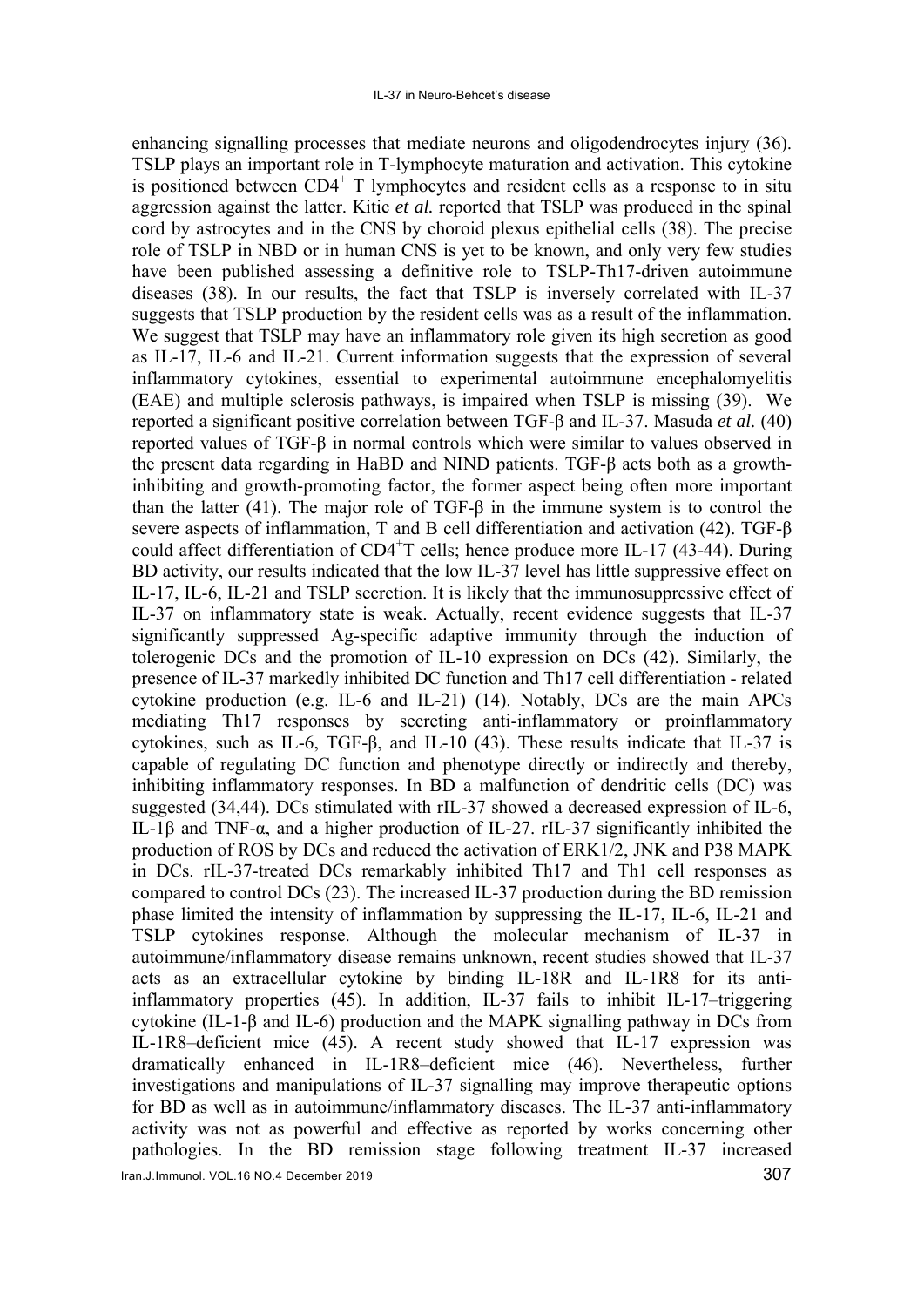significantly, attenuating the in vivo production of IL-6 and IL-17 yet not significantly influencing TSLP production. However, certain questions remain unanswered: why is IL-37 not acting on the decline of the TSLP? Are higher doses of IL-37 required for immunomodulation to occur in resident cells? Immune pathways in BD currently appear particularly complex probably due to ignorance of its aetiology. Different treatment modalities in NBD patients may affect the levels of pro- and anti-inflammatory mediators. However, steroids, azathioprine and corticosteroids have no specific impact on particular cytokines. Steroids inhibit all transcription of all cytokines through blockade of activator protein-1 and NF-κβ (47). Azathioprine and methotrexate are antimetabolites with no specific action against a particular cytokine (48). This study has certain limitations. First, the immune mechanism between IL-37 and the various inflammatory cytokines is limited, new studies on the molecule and the mechanism of IL-37 are needed. Secondly, the small amount of CSF and the scarcity of immune cells do not allow further investigation. Probably the cloning of lymphocytes would be a first solution to complete molecular investigations. Finally, it is important to determine if glial or neuronal cells could secrete IL-37. In summary, as far as the authors of the research are concerned, the current data represent the first characterization of IL-37 in NBD, highlighting its correlations with IL-6, IL-17, IL-21 and TSLP. However, more functional work is needed to identify the possible mechanisms of IL-37 as a suppressor of inflammatory cytokines against resident cells, and to better define its mode of action with central nervous system cells. In addition, our work may prompt further investigation of IL-37 in the central nervous system of other diseases.

## **ACKNOWLEDGEMENTS**

This work was supported by « Ministère de la recherché Scientifique ». We thank all patients who allowed us to do this work. We also thank the technical staff of the Immunology Laboratory at Charles Nicolle Hospital of Tunis.

#### **REFERENCES**

- 1. Farahangiz S, Sarhadi S, Safari A, Borhani-Haghighi A. Magnetic resonance imaging findings and outcome of neuro-Behcet's disease: the predictive factors. Int J Rheum Dis. 2012; 15:e142-9.
- 2. Borhani-Haghighi A, Safari A. Proposing an algorithm for treatment of different manifestations of neuro-Behcet's disease. Clin Rheumatol. 2010; 29:683- 6.
- 3. Borhani-Haghighi A, Ittehadi H, Nikseresht AR, Rahmati J, Poorjahromi SG, et al. CSF levels of cytokines in neuro-Behçet's disease. Clin Neurol Neurosurg. 2009; 111:507-10.
- 4. Kaabachi W, Bouali E, Berraïes A, Dhifallh IB, Hamdi B, et al. Interleukin-26 is over expressed in Behçet's disease and enhances Th17 related-cytokines. Immunol let. 2017; 190:177-84.
- 5. Bonacini M, Soriano A, Zerbini A, Calò E, et al. Higher Frequencies of Lymphocytes Expressing the Natural Killer Group 2D Receptor in Patients with Behçet Disease. Front Immunol. 2018; 9:2157.
- 6. Pineton de Chambrun M, Wechsler B, Geri G, Cacoub P, Saadoun D. New insights into the pathogenesis of Behcet's disease. Autoimmu Rev. 2012; 11:687-698.
- 7. Kaabachi W, Mnasria K, Hamdi B, Khalfallah I, Ammar J, Hamzaoui K, et al. Th 9 cells in Behçet disease: Possible involvement of IL-9 in pulmonary manifestations. Immunol Lett. 2019; 211:3-12.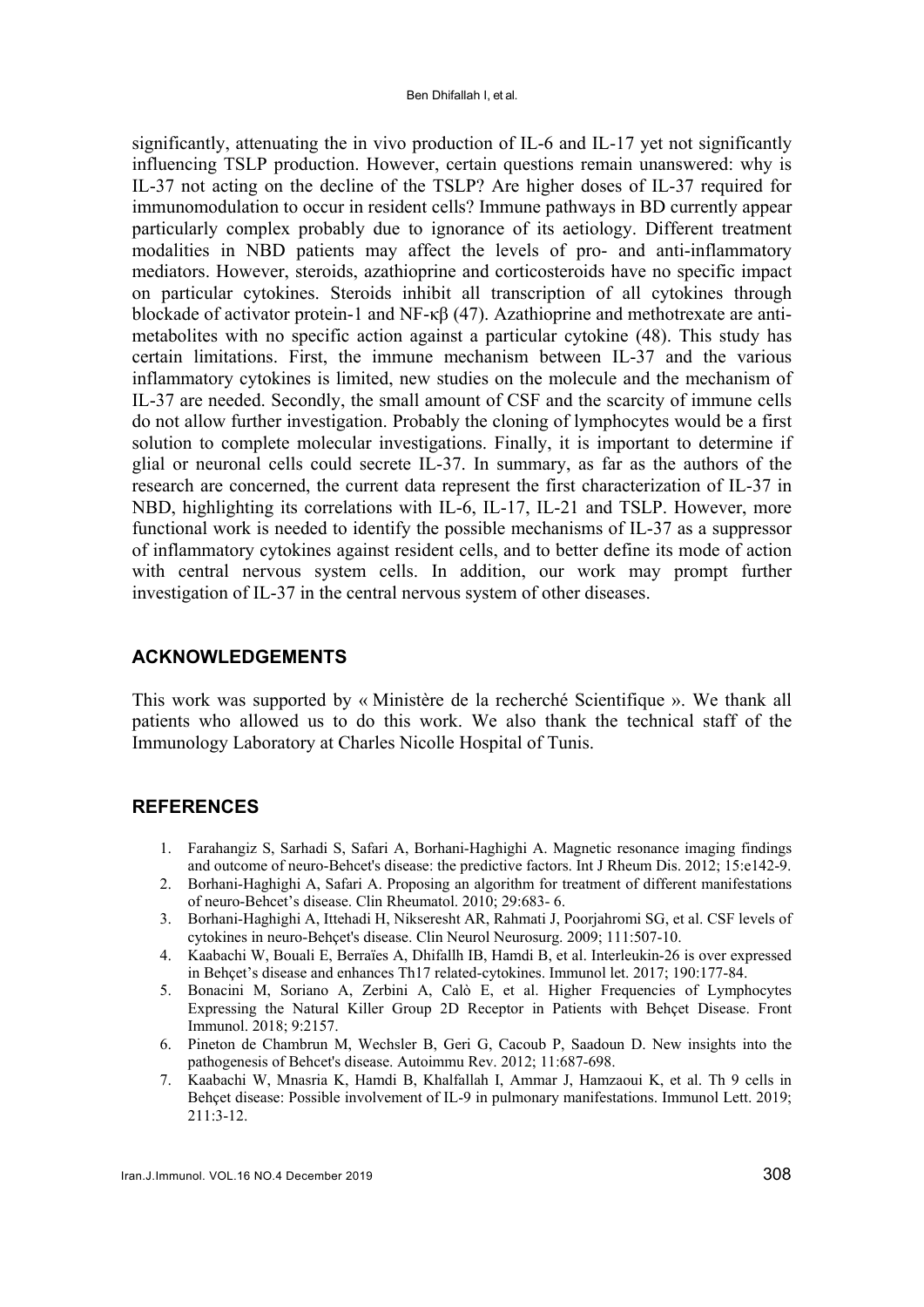#### IL-37 in Neuro-Behcet's disease

- 8. Kacem O, Kaabachi W, Dhifallah IB, Hamzaoui A, Hamzaoui K. Elevated expression of TSLP and IL-33 in Behçet's disease skin lesions: IL-37 alleviate inflammatory effect of TSLP. Clin Immunol. 2018; 192:14-9.
- 9. Quentmeier H, Drexler HG, Fleckenstein D, Zaborski M, et al. Cloning of human thymic stromal lymphopoietin (TSLP) and signalling mechanisms leading to proliferation. Leukemia. 2001; 15:1286.
- 10. Ito T, Wang YH, Duramad O, Hori T, et al. TSLP-activated dendritic cells induce an inflammatory T helper type 2 cell response through OX40 ligand. J Exp Med. 2005; 202:1213- 23.
- 11. Kim BS, Siracusa MC, Saenz SA, Noti M, et al. TSLP elicits IL-33– independentinnatelymphoidcellresponses to promote skin inflammation. Sci Transl Med. 2013; 5:170ra16.
- 12. Özgüçlü S, Duman T, Ateş FSÖ, Küçükşahin O, et al. Serum interleukin-37 level and interleukin-37 gene polymorphism in patients with Behçet disease. Clin Rheumatol. 2019; 38:495-502.
- 13. Bouali E, Kaabachi W, Hamzaoui A, Hamzaoui K. Interleukin-37 expression is decreased in Behcet's disease and isassociated with inflammation. Immunol Lett. 2015; 167:87-94.
- 14. Boraschi D, Lucchesi D, Hainzl S, Leitner M, Maier E, et al. IL-37: a new anti-inflammatory cytokine of the IL-1 family. Eur Cytokine NetW. 2011; 22:127-47.
- 15. Nold MF, Nold-Petry CA, Zepp JA, Palmer BE, et al. IL-37 is a fundamental inhibitor of innate immunity. Nat Immunol. 2010; 11:1014-22.
- 16. Takimoto T, Wakabayashi Y, Sekiya T, Inoue N, Morita R, et al. Smad2 and Smad3 are redundantly essential for the TGF-β–mediated regulation of regulatory T plasticity and Th1 development. J Immunol. 2010; 185:842-55.
- 17. Akdis M, Burgler S, Crameri R, Eiwegger T, Fujita H, et al. Interleukins, from 1 to 37, and interferon-γ: receptors, functions, and roles in diseases. J Allergy Clin Immunol. 2011; 127: 701- 721. e70.
- 18. Böttner M, Krieglstein K, Unsicker K. The transforming growth factor‐βs: structure, signaling, and roles in nervous system development and functions. J Neurochem. 2000; 75:2227-40.
- 19. Zhao M, Hu Y, Jin J, Yu Y, Zhang S, et al. Interleukin 37 promotes angiogenesis through TGF-β signalling. Sci Rep. 2017; 7:6113.
- 20. International Study Group for Behçet's Disease. Disease, International study group for Behcet's disease. Lancet. 1990; 335:1078-80.
- 21. Olesen J, Steiner T. The International classification of headache disorders, 2nd edn (ICDH-II), BMJ Publishing Group Ltd. 2004.
- 22. Tan H, Deng B, Yu H, Yang Y, Ding L, Zhang Q, et al. Genetic analysis of innate immunity in Behcet's disease identifies an association with IL-37 and IL-18RAP. Sci Rep. 2016; 6:35802.
- 23. Ye Z, Wang C, Kijlstra A, Zhou X, Yang P. A possible role for interleukin 37 in the pathogenesis of Behcet's disease. Curr Mol Med. 2014; 14:535-42.
- 24. Hamzaoui K, Borhani-Haghighi A, Ghorbel IB, Houman H. RORC and Foxp3 axis in cerebrospinal fluid of patients with neuro-Behçet's disease. J Neuroimmunol. 2011; 233:249-53.
- 25. Belghith M, Bahrini K, Kchaou M, Maghrebi O, Belal S, Barbouche MR. Cerebrospinal fluid IL-10 as an early stage discriminative marker between multiple sclerosis and neuro-Behçet disease. Cytokine. 2018; 108:160-167.
- 26. Lucherini OM, Lopalco G, Cantarini L, Emmi G, Lopalco A, Venerito V, et al. Critical regulation of Th17 cell differentiation by serum amyloid-A signalling in Behcet's disease. Immunol Lett. 2018; 201:38-44.
- 27. Deniz R, Tulunay-Virlan A, TureOzdemir F, Unal AU, Ozen G, et al. Th17-Inducing Conditions Lead to *in vitro* Activation of Both Th17 and Th1 Responses in Behcet's Disease. Immunol Invest. 2017; 46:518-525.
- 28. LianYe L, Jiang B, Deng J, Du J, Xiong W, Guan Y, et al. IL-37 Alleviates Rheumatoid Arthritis by Suppressing IL-17 and IL-17-Triggering Cytokine Production and Limiting Th17 Cell Proliferation. J Immunol. 2015; 194:5110-9.
- 29. Hirohata S. Histopathology of central nervous system lesions in Behcet's disease. J Neurol Sci. 2008; 267: 41-7.
- 30. Hu Y, Shen F, Crellin NK, Ouyang W. The IL-17 pathway as a major therapeutic target in autoimmune diseases. Ann N Y Acad Sci. 2011; 1217:60-76.